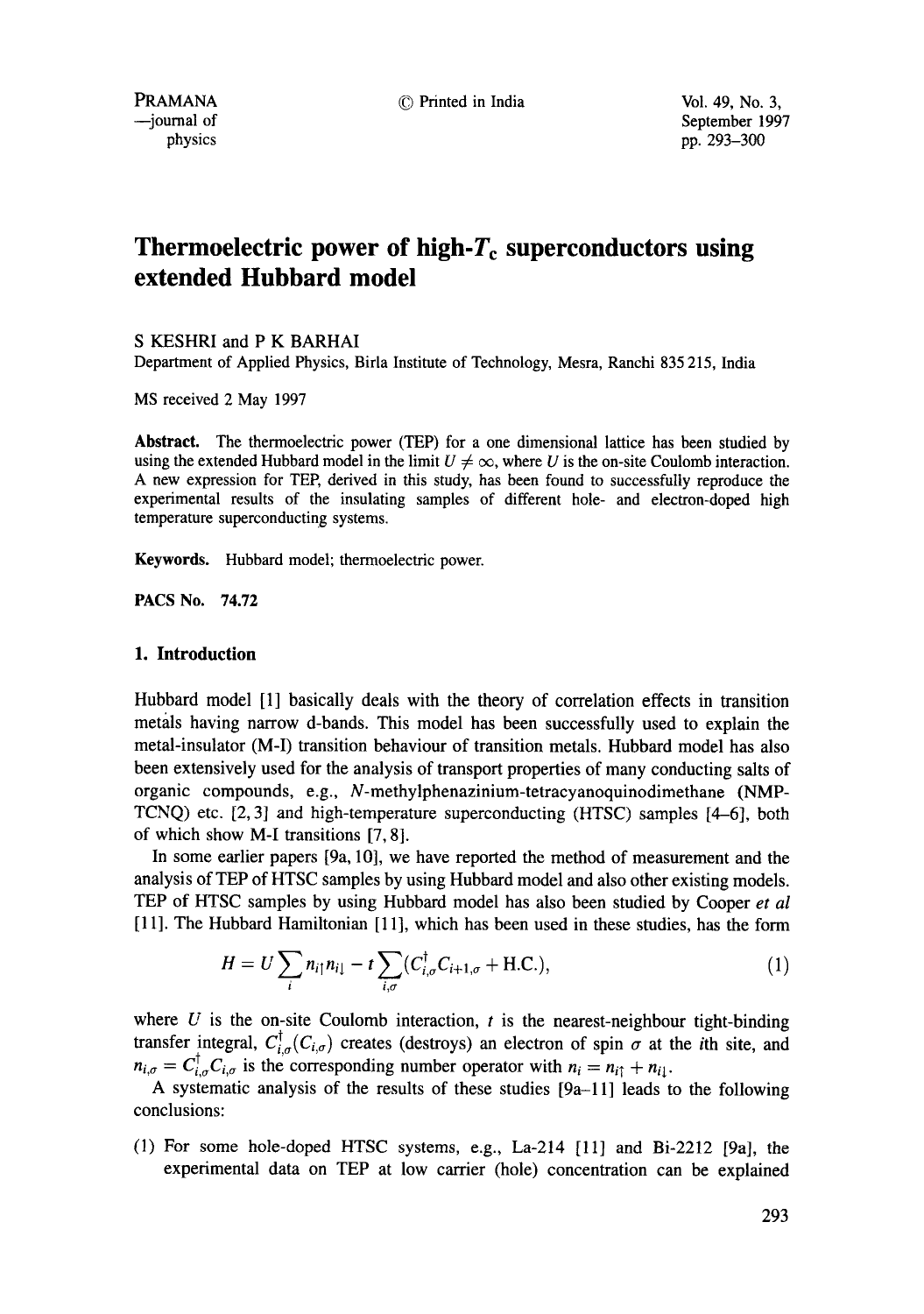## *S Keshri and P K Barhai*

reasonably well on the basis of Hubbard model but marked deviations occur at higher concentrations.

(2) For some other hole-doped HTSC systems, e.g., T1-2212 [10] a large difference between theoretical and experimental values are observed even at low carrier concentrations.

These findings show that Hubbard model as used in these studies has only limited success. One of the shortcomings of this model is the neglect of the intermolecular electron repulsion in the Hamiltonian given by eq. (1), which, as has been shown by Kwak and Beni [12] in the study of TEP of conducting salts of organic compounds, e.g., NMP-TCNQ etc., has significant influence on the TEP of these samples. To take account of the influence of the intermolecular electron repulsion, Kwak and Beni [12], have modified the Hamiltonian given by eq. (1) to the form

$$
H = U \sum_{i} n_{i\uparrow} n_{i\downarrow} + V \sum_{i} n_{i} n_{i+1} - t \sum_{i,\sigma} (C_{i,\sigma}^{\dagger} C_{i+1,\sigma} + \text{H.C.}), \tag{2}
$$

where V represents the intermolecular electron repulsion. This modified form of the Hamiltonian has often been referred to as the extended Hubbard model and it is this form that has been used in our present study of TEP of HTSC samples. However, as mentioned, the study of Kwak and Beni [12] is restricted to conducting salts of NMP-TCNQ only and therefore our first objective is to use the Hamiltonian of eq. (2) in the study of HTSC samples. The logic behind this investigation is that since both NMP-TCNQ and HTSC samples show M-I transitions [7, 8] we expect the extended Hubbard model of Kwak and Beni [12] to be equally applicable in the study of TEP of HTSC samples. However, our study differs from Kwak and Beni in the limits of  $U$ . In the analysis of Kwak and Beni [12], to reduce the complexity of calculations, Kwak and Beni have considered the limit  $U = \infty$  for the study of TEP of a Hubbard chain with arbitrary electron density and restricted their study to bands less than half-filled so that  $n_i = 0$  or 1. We, in this paper, use the extended Hubbard model in the limit  $U \neq \infty$ . The physical significance of this limit is to include also the cases for which  $n_i$  may have values other than 0 or 1. To our knowledge this study represents the first investigation on TEP of HTSC systems with extended Hubbard model in the limit  $U \neq \infty$ .

Our investigation shows that although the above form of the Hamiltonian, given by eq. (2), is successful in explaining the TEP behaviour of the insulating samples of electrondoped  $Nd_{2-x}Ce_xCuO_4$  system [13], it completely fails to reproduce the experimental results of hole-doped samples. However, if the V-dependent term in the Hamiltonian given by eq. (2) is taken as negative (attractive), we find that TEP behaviour of the insulating samples of our (hole-doped) Bi-2212 and T1-2212 systems, as reported earlier [9a, 10] can be successfully explained. Thus our results suggest that for hole-doped samples the V-dependent term cannot be identified with intermolecular electron repulsion, but may be identified with an intersite attractive interaction as has been proposed by Mandal and Poddar *et al[* 14] in the study of hole-doped systems using single band Hubbard model. Therefore, the negative V-dependent term may be considered as an effective intersite attractive interaction potential originating from electron-phonon interaction as proposed by Mandal *et al* [9b].

The section-wise breakup of the paper is as follows. In  $\S 2$  we give the basic formalism. In § 3 we discuss the application of the expression obtained for TEP in the study of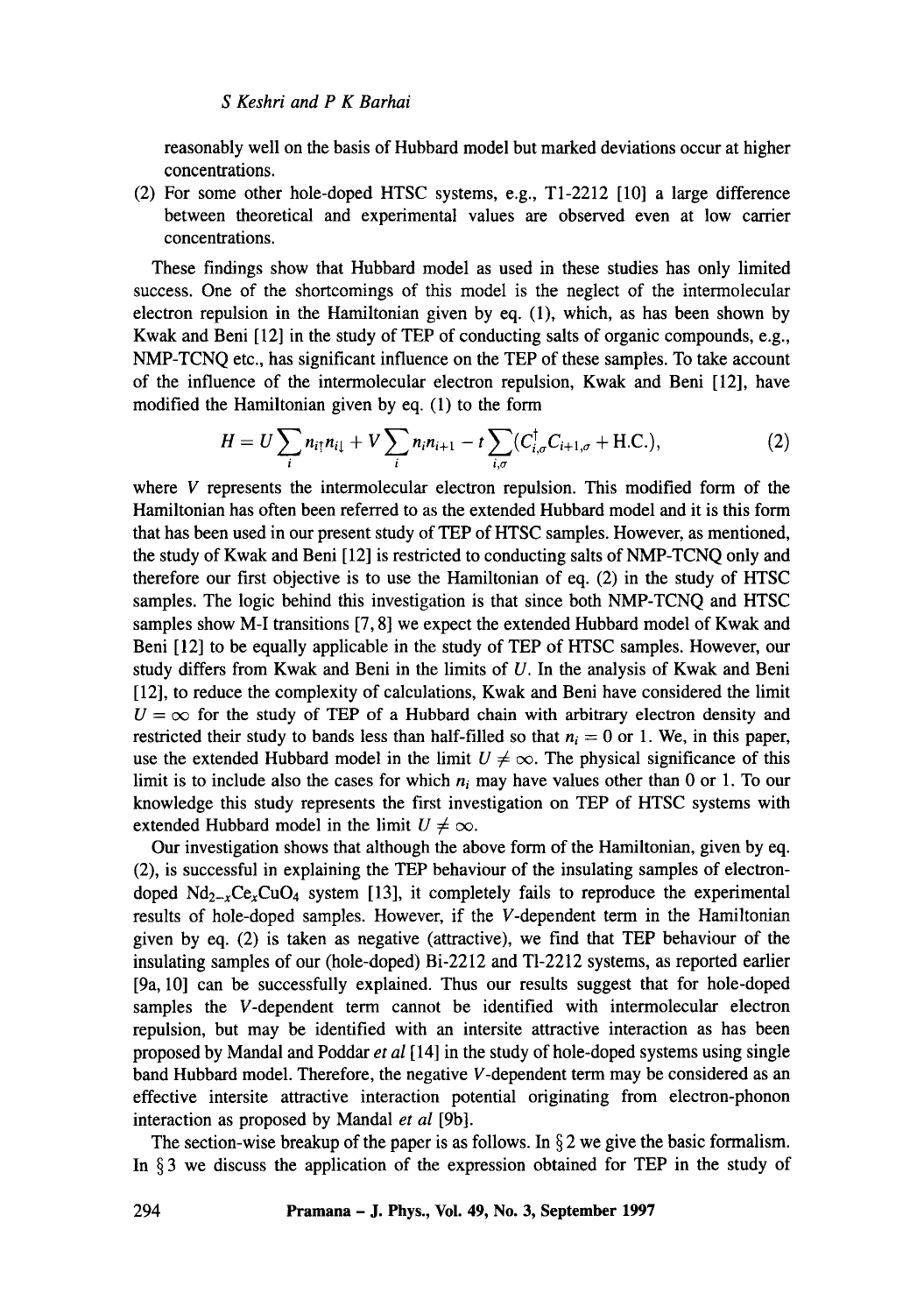experimental data of TEP of the insulating samples of different hole- and electron-doped HTSC systems.

## **2. Thermoelectric power**

Following the method of Beni [2] and restricting to a one-dimensional lattice and using Kubo's formulas  $[15]$  for the transport coefficient of a many-body system, TEP, S, may be defined [2] as

$$
S = \frac{-S^{(2)}/S^{(1)} + \mu/e}{T},\tag{3}
$$

where  $e$  is the absolute value of electronic charge,  $\mu$ , the chemical potential and

$$
S^{(1)} = \frac{1}{2} \beta e^2 \int_0^\infty \langle v v(\tau) + v(\tau) v \rangle d\tau \tag{4}
$$

and

$$
S^{(2)} = \frac{1}{2} \beta e \int_0^\infty \langle Qv(\tau) + v(\tau)Q \rangle d\tau \tag{5}
$$

are the correlation functions with

$$
v(\tau) = e^{-i\tau H} v e^{i\tau H}.
$$
\n(6)

In eqs (4) and (5),  $\beta = (kT)^{-1}$ , *k* is the Boltzmann constant, *T* is the absolute temperature, v and Q are the velocity and the energy-flux operators respectively and  $\langle \cdots \rangle$ represents thermal averages. The operators  $v$  and  $Q$  are given by

$$
v = \operatorname{Lt}_{q \to 0} \frac{1}{\hbar q} \sum_{j} [n_j, H] e^{iq(j\alpha)}, \tag{7}
$$

and

$$
Q = \mathop{\rm Lt}_{q \to 0} \frac{1}{\hbar q} \sum_{j} [h_j, H] e^{iq(j\alpha)}, \tag{8}
$$

where  $\sum_j h_j = H$ ,  $\sum_j n_j = N$ , the total number operator,  $\alpha$ , the lattice constant and q is determined by periodic boundary conditions.

Perturbation theory has been used to determine the correlation functions  $S^{(1)}$  and  $S^{(2)}$ . Using the Hamiltonian given by eq. (2) in eqs (7) and (8) one obtains

$$
v = \frac{\alpha t}{i\hbar} \sum_{i,\sigma} C_{i,\sigma}^{\dagger} C_{i-1,\sigma} + \text{H.C.},
$$
\n(9)

and

$$
Q = \frac{U\alpha t}{i\hbar} \sum_{i,\sigma} n_{i,-\sigma} C_{i,\sigma}^{\dagger} C_{i-1,\sigma} + \text{H.C.} + \frac{iV\alpha t}{\hbar} \sum_{i,\sigma} C_{i,\sigma}^{\dagger} C_{i+1,\sigma} (n_{i-1,\sigma} + n_{i+2,\sigma}) + \text{H.C.},
$$
\n(10)

**Pramana - J. Phys., Vol. 49, No. 3, September 1997 295**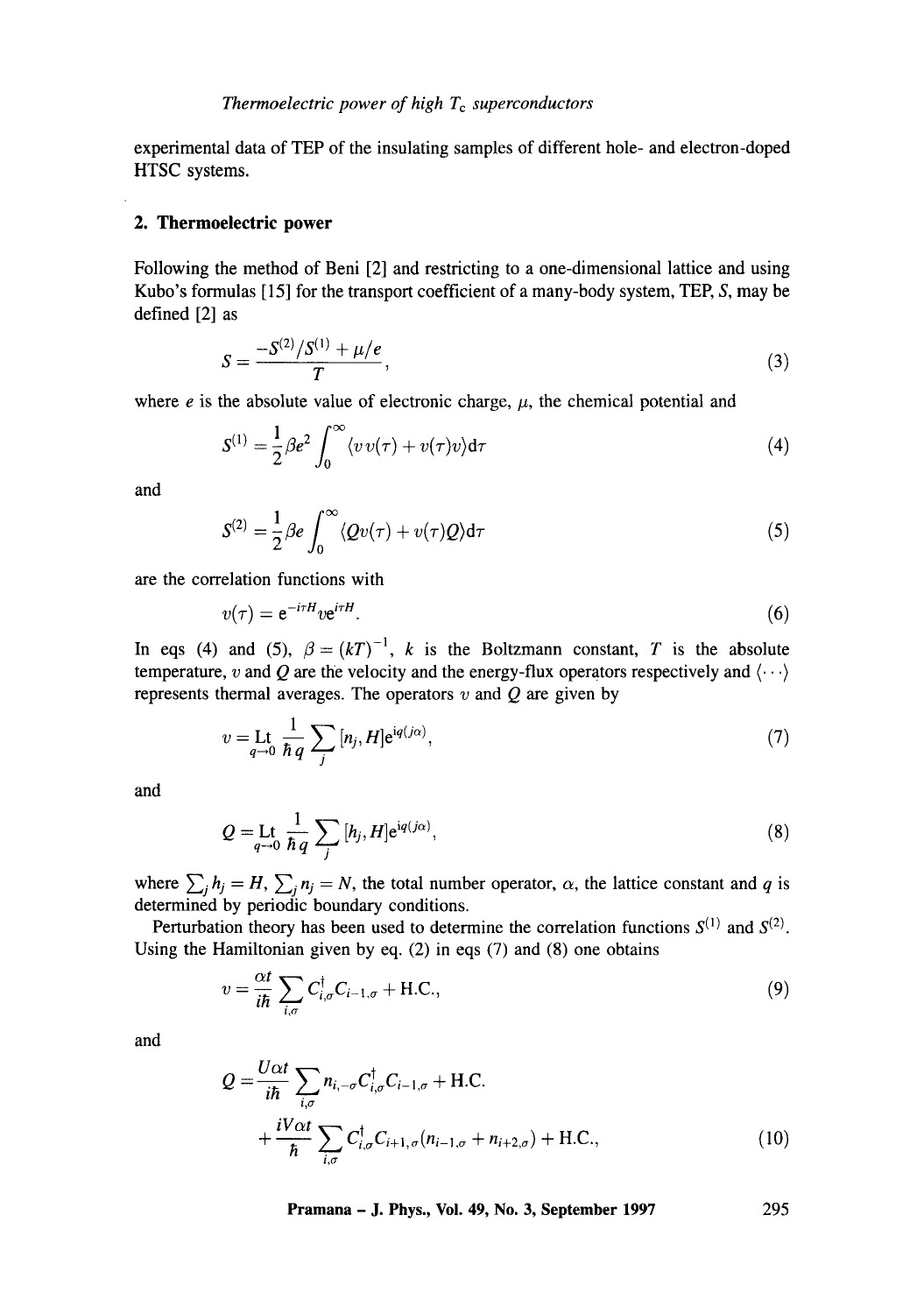# *S Keshri and P K Barhai*

where the  $t^2$ -terms have been dropped, as usually done in the narrow-band approximation. Using the same approximation, the full Hamiltonian H in  $S^{(1)}$  and  $S^{(2)}$  may be replaced by the unperturbed Hamiltonian

$$
H_0 = U \sum_i n_{i\uparrow} n_{i\downarrow} + V \sum_i n_i n_{i+1}.
$$
 (11)

Using eqs (4)–(6), the expression for  $S^{(2)}/S^{(1)}$  has been found to be

$$
\frac{eS^{(2)}}{S^{(1)}} = \frac{\int_0^\infty d\tau \operatorname{Tr} [e^{-\beta(H_0 - \mu \sum_i n_i)} (Q e^{-iH_0 \tau} v e^{iH_0 \tau} + e^{-iH_0 \tau} v e^{iH_0 \tau} Q)]}{\int_0^\infty d\tau \operatorname{Tr} [e^{-\beta(H_0 - \mu \sum_i n_i)} (v e^{-iH_0 \tau} v e^{iH_0 \tau} + e^{-iH_0 \tau} v e^{iH_0 \tau} v)]}.
$$
(12)

The traces of the above equation may be obtained in a straight forward way by using

$$
e^{-iH_0\tau}C_{j,\sigma}e^{iH_0\tau} = e^{i\tau\{Un_{j,-\sigma} + V(n_{j-1,\sigma} + n_{j+1,\sigma})\}}c_{j,\sigma}.
$$
\n(13)

Considering only four adjacent sites  $|i - 1, i, i + 1, i + 2\rangle$  for the calculation of the traces and after some lengthy algebra we obtain from eq. (12)

$$
\frac{eS^{(2)}}{S^{(1)}} = U\{x^2e^{-\beta U - 2\beta V} + x^3(e^{-2\beta U - 5\beta V} + e^{-\beta U - 4\beta V}) + x^4e^{-2\beta U - 6\beta V}\}/\
$$
  

$$
\{1 + x(1 + e^{-\beta U - \beta V}) + x^2(e^{-\beta U - \beta V} + e^{-\beta U - 3\beta V}) + x^3(e^{-2\beta U - 4\beta V} + e^{-\beta U - 4\beta V} + x^4e^{-2\beta U - 6\beta V})\},
$$
(14)

where  $x = e^{\beta \mu}$ . Using (14) in (3) we obtain,

 $\mathbf{r}$ 

$$
S = -\frac{k}{e} \left[ \beta U \{ x^2 e^{-\beta U - 2\beta V} + x^3 (e^{-2\beta U - 5\beta V} + e^{-\beta U - 4\beta V}) + x^4 e^{-2\beta U - 6\beta V} \} / \left\{ 1 + x (1 + e^{-\beta U - \beta V}) + x^2 (e^{-\beta U - \beta V} + e^{-\beta U - 3\beta V}) + x^3 (e^{-2\beta U - 4\beta V} + e^{-\beta U - 4\beta V} + x^4 e^{-2\beta U - 6\beta V}) \} - \ln x \right].
$$
 (15)

This is the expression for TEP of extended Hubbard model in the limit  $U \neq \infty$ . It may be noted that if one uses  $V = 0$  in eq. (15), the final expression reduces to the TEP of the narrow-band Hubbard chain at arbitrary electron density as obtained by Beni (eq. (12), [2]).

For the determination of S, we also need an expression for the chemical potential, which depends on the grand-partition function. To derive the expression for grandpartition function we consider the lattice as a one dimensional chain and each lattice site to have four possible states,  $|00\rangle$ ,  $|01\rangle$ ,  $|01\rangle$  and  $|11\rangle$ . Also we consider only the nearest neighbours and each of the nearest neighbours to have only  $|0 \uparrow \rangle$  or  $|0 \downarrow \rangle$  configuration, i.e., the nearest neighbours have only one electron per site. Under this condition the grand-partition function has been found to be

$$
Z = (1 + 4xe^{-\beta V} + 2x^2e^{-2\beta V - \beta U})^N = z^N,
$$
\n(16)

where  $N$  is the number of lattice sites. The number condition is given by

$$
\frac{\partial z}{\partial x} = \rho \frac{z}{x},\tag{17}
$$

**296 Pramana - J. Phys., Vol. 49, No. 3, September 1997**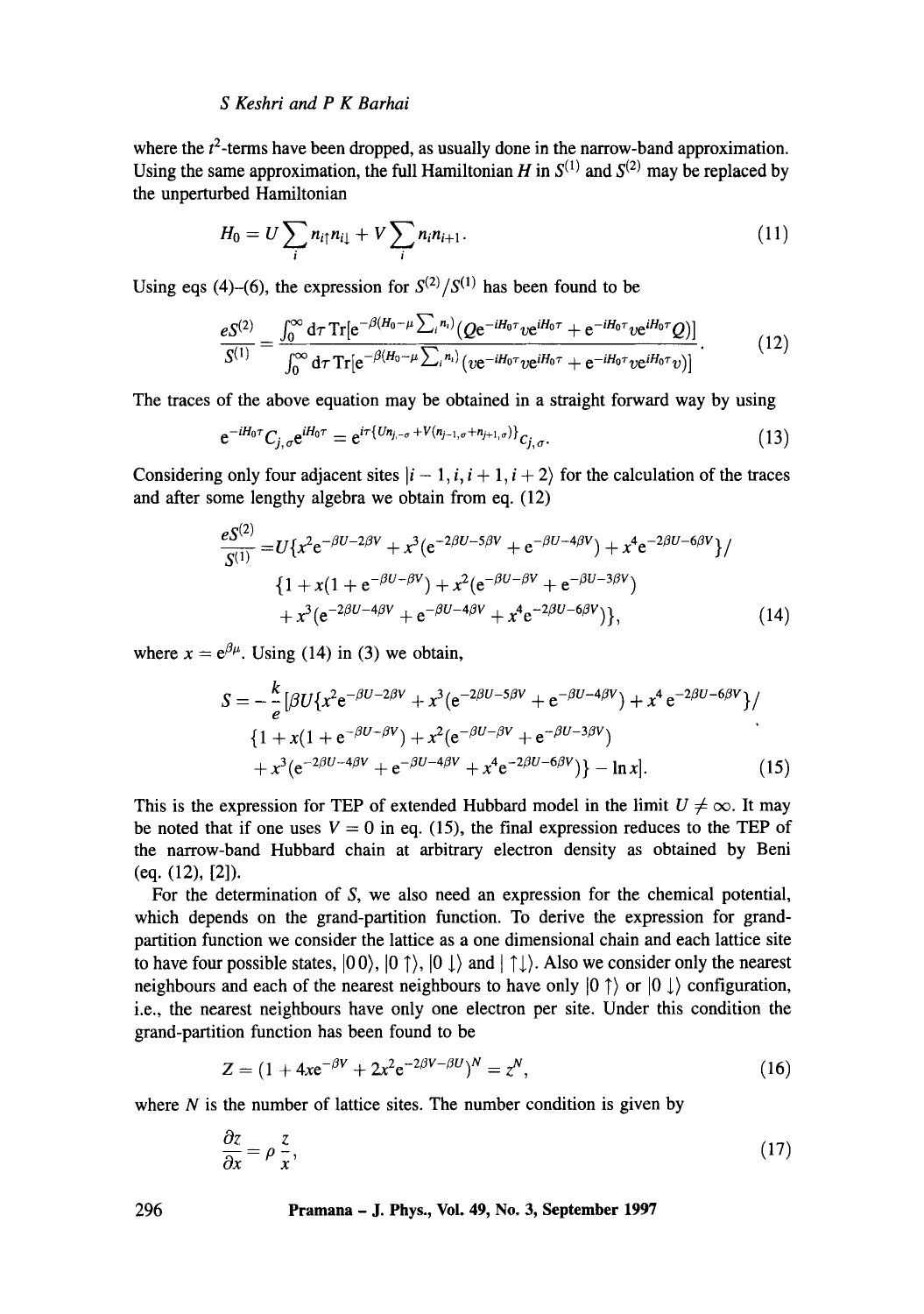where  $\rho = N_e/N$  is the electron density and  $N_e$  is the number of electrons. From eqs (16) and (17) we obtain

$$
x = \frac{- (1 - \rho)e^{-\beta V} + \{ (1 - \rho)^2 e^{-2\beta V} + (\rho/2)(2 - \rho)e^{-\beta U - 2\beta V} \}^{1/2}}{(2 - \rho)e^{-\beta U - 2\beta V}}.
$$
(18)

This equation, together with eq. (15), completes the determination of S.

We now use the above results for the analysis of TEP of HTSC samples. For HTSC samples  $U \cong 5eV$  [9b, 14, 16]. This shows that U is very large for these samples compared to the value of  $kT$  at room temperature  $(kT = 0.026 \text{ eV}$  at  $T = 300 \text{ K}$ ). If we use  $U \gg kT$  in eqs (15) and (18), they reduce to

$$
S = \frac{k}{e} \ln x \tag{19}
$$

and

$$
x = \frac{\rho}{4(1-\rho)e^{-\beta V}}
$$
\n(20)

respectively.

## **3. Results and discussion**

The plots of S versus  $kT/V$ , as obtained from eq. (19) for different values of  $\rho$  (0.002, 0.004, 0.006 and 0.008) are shown in figure 1. The inset of the same figure shows



Figure 1. Theoretical curves of  $kT/V$  vs S for  $\rho = 0.002, 0.004, 0.006$  and 0.008 obtained by using eq. (19). The experimental curves (reproduced from figure 1 of Xu *et al* [13]) of S vs T for  $Nd_{0.99}Ce_{0.01}CuO_4$  and  $Nd_{0.975}Ce_{0.025}CuO_4$ , denoted by I and II respectively, are shown in the inset (see text).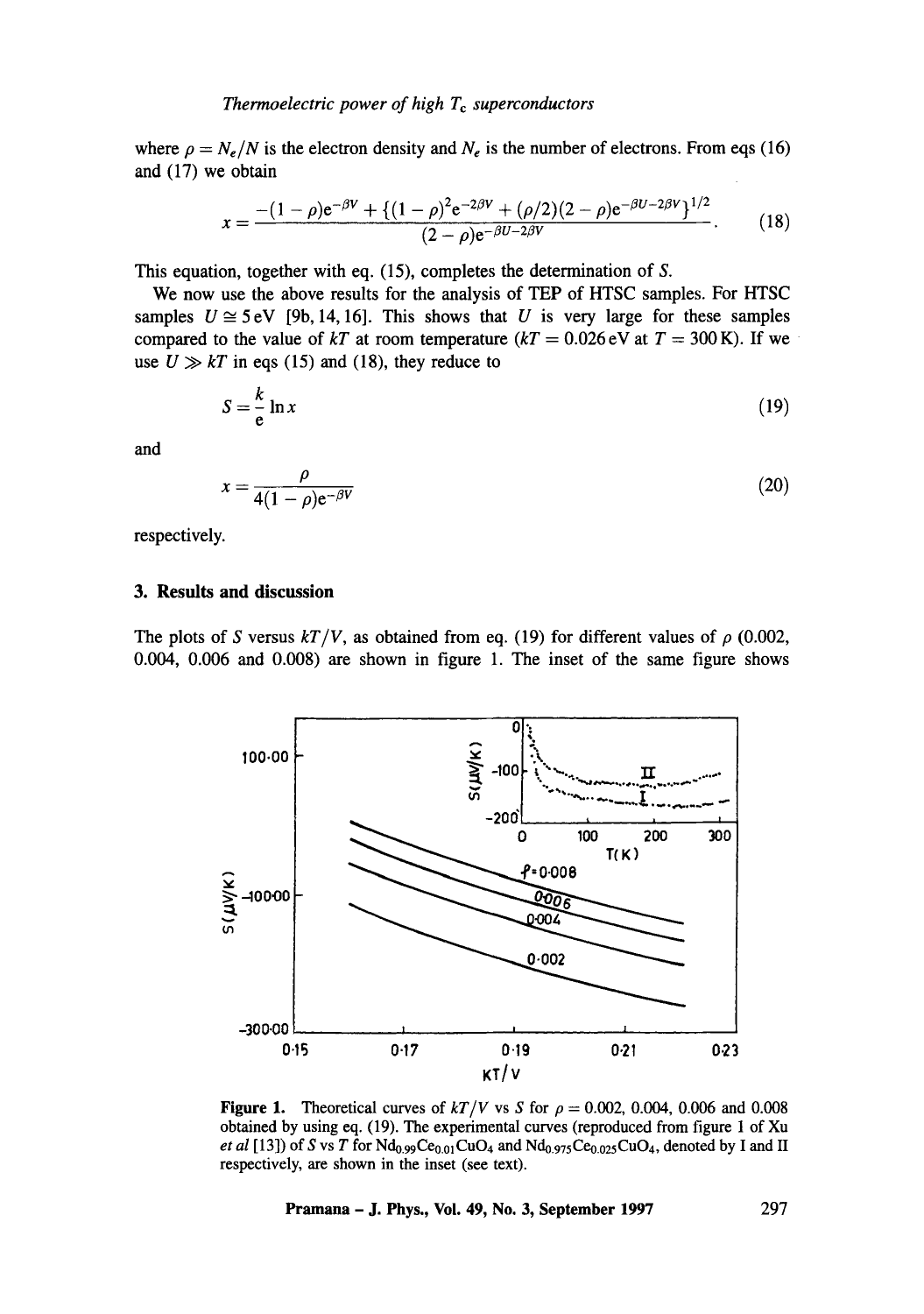

**Figure 2.** The variation of S with  $kT/|V|$  for  $\rho = 0.962$ , calculated by using eq. (19). The curves A of inset shows the experimental curve of  $S$  vs  $T$  for  $Tl_2Ba_2Ca_{0.5}Y_{0.5}Cu_2O_{8+y}$  sample (reproduced from figure 4(c) of Keshri *et al* [10]).

the experimental curves of S versus T of figure 1 of Xu *et al* [13] for the insulating samples  $Nd_{1.99}Ce_{0.01}CuO_4$  and  $Nd_{1.975}Ce_{0.025}CuO_4$  of the electron-doped HTSC system  $Nd_{2-x}Ce_xCuO_4$ . It is seen that S versus  $kT/V$  curves of figure 1 resemble the experimental curves of inset of figure 1. This shows that eq. (19), which gives the expression for S in the limit  $U \neq \infty$ , is successful to produce the experimental results of the insulating samples of  $Nd_{2-x}Ce_xCuO_4$  system. However, we have not come across any other data of temperature variation of TEP of electron-doped samples, with known cartier density, to test its general validity.

We have also used eq. (19) for the explanation of experimental curves of TEP of the insulating samples of our hole-doped HTSC systems,  $Bi_2Sr_2Ca_{1-x}Y_xCu_2O_{8+y}$  [9a] and  $Tl_2Ba_2Ca_{1-x}Y_xCu_2O_{8+y}$  [10]. The experimental data (figure (4c) of Keshri *et al* [10]) of S versus T for the insulating sample  $T_2Ba_2Ca_{0.5}Y_{0.5}Cu_2O_{8+\nu}$  has been shown in the inset of figure 2 by curve A. The hole density  $(p = 1 - \rho)$  of this sample is 0.038 which corresponds to  $\rho = 0.962$ . The S versus  $kT/|V|$  curve for  $\rho = 0.962$ , as obtained using eq. (19) with negative V, is shown in figure 2. It may be noted that the S versus  $kT/|V|$  curve of figure 2 exactly resembles the curve A of inset of figure 2 for nearly the entire range of temperature  $(90-250 \text{ K})$  considered in this study. Figure 2 may also be used to estimate the value of  $V$  for  $T_2Ba_2Ca_{0.5}Y_{0.5}Cu_2O_{8+v}$  sample in the temperature range of 90-250 K. By taking the value of S at any temperature  $T$  within this range from the inset of figure 2, the value of  $kT/|V|$  corresponding to the same value of S within this range may be determined from figure 2. As T is known, the value of V is easily known. Following this procedure the value of V in the temperature interval  $T = 90-250$  K has been found to be  $-0.01$  eV.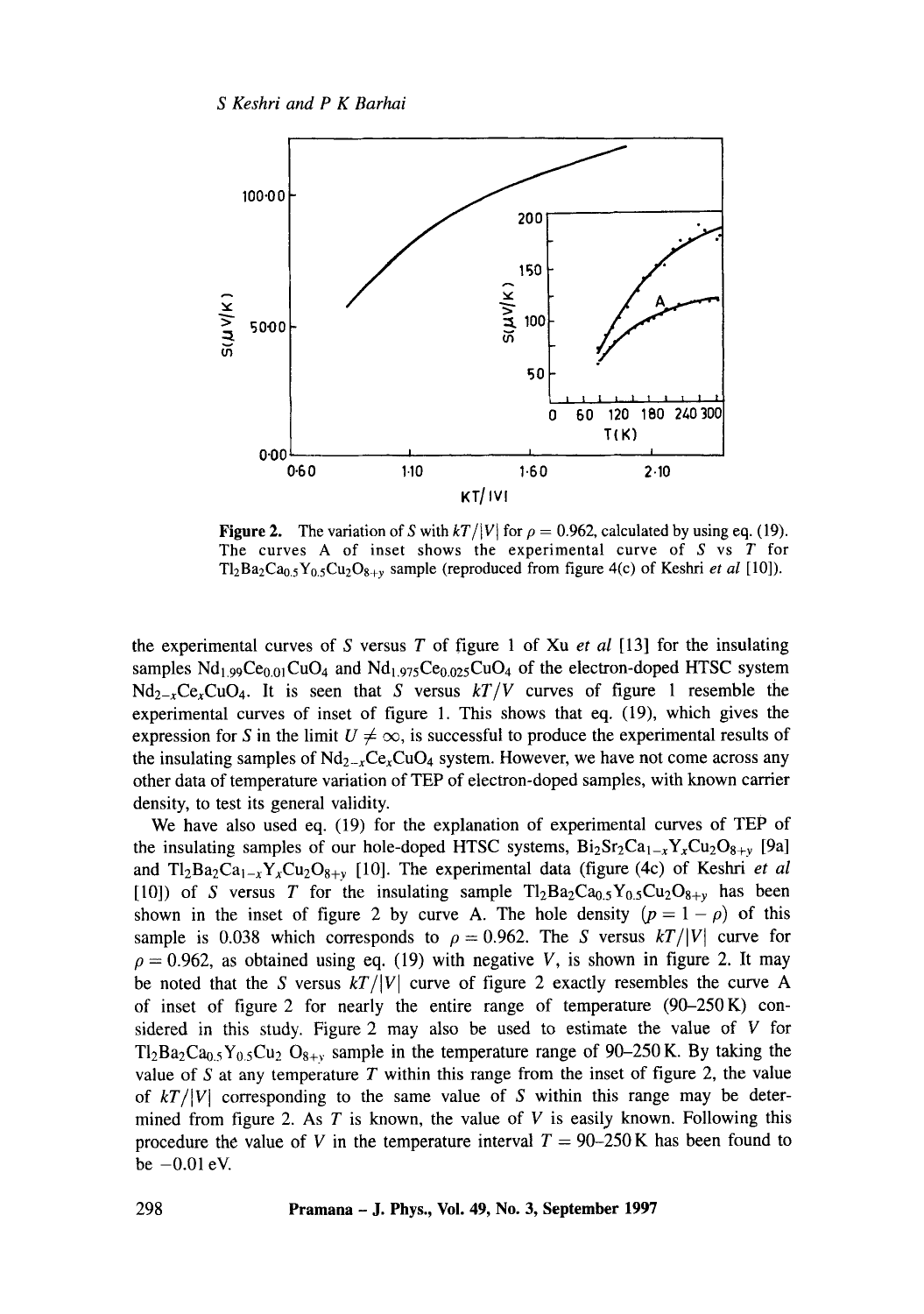

Figure 3. S vs  $kT/|V|$  curves for  $\rho = 0.94$  and 0.96, calculated by using eq. (19). The curves  $A'$  and  $B'$  of the inset represent the experimental curves of  $S$  vs  $T$  for  $Bi_2Sr_2Ca_{0.4}Y_{0.6}Cu_2O_{8+y}$  and  $Bi_2Sr_2Ca_{0.3}Y_{0.7}Cu_2O_{8+y}$  samples respectively (reproduced from figure 4(b) of Mandal *et al* [9a]).

The experimental results of TEP (reproduced from figure 4(b) of [9a] of the insulating samples  $Bi_2Sr_2Ca_{0.4}Y_{0.6}Cu_2O_{8+y}$  (with  $p = 0.06$ , i.e.  $\rho = 0.94$ ) and Bi<sub>2</sub>Sr<sub>2</sub>Ca<sub>0.3</sub>Y<sub>0.7</sub>Cu<sub>2</sub>O<sub>8+y</sub> with ( $p = 0.04$ , i.e.  $\rho = 0.96$ ), are shown in the inset of figure 3 by the curves A' and B' respectively. The plots of S versus  $kT/|V|$  for  $\rho = 0.94$  and 0.96, as obtained from eq. (19) with negative  $V$ , are shown in figure 3. A comparison of the plots of figure 3 with the plots of the inset of figure 3 shows that, in the low temperature region, eq. (19) with negative V is also successful to reproduce the experimental data of TEP of  $Bi_2Sr_2Ca_{0.4}Y_{0.6}Cu_2O_{8+y}$  and  $Bi_2Sr_2Ca_{0.3}Y_{0.7}Cu_2O_{8+y}$ . By using the same procedure, as discussed for  $T1_2Ba_2Ca_{0.5}Y_{0.5}Cu_2O_{8+y}$ , the values of V, in the temperature interval  $T = 90-150$  K have been found to be  $-0.007$  eV and  $-0.005$  eV for  $\rho = 0.94$  and 0.96 respectively.

## **4. Conclusions**

A new expression (eq. (19)) for TEP has been derived on the basis of extended Hubbard model in the limit  $U \neq \infty$  for a one-dimensional lattice. The temperature dependence of TEP of the insulating samples of hole-doped HTSC systems can be explained reasonably well with this expression if the V-dependent term in the extended Hubbard model Hamiltonian is identified with the intersite attractive interaction potential due to electronphonon interaction as proposed by Mandal *et al* [9a].